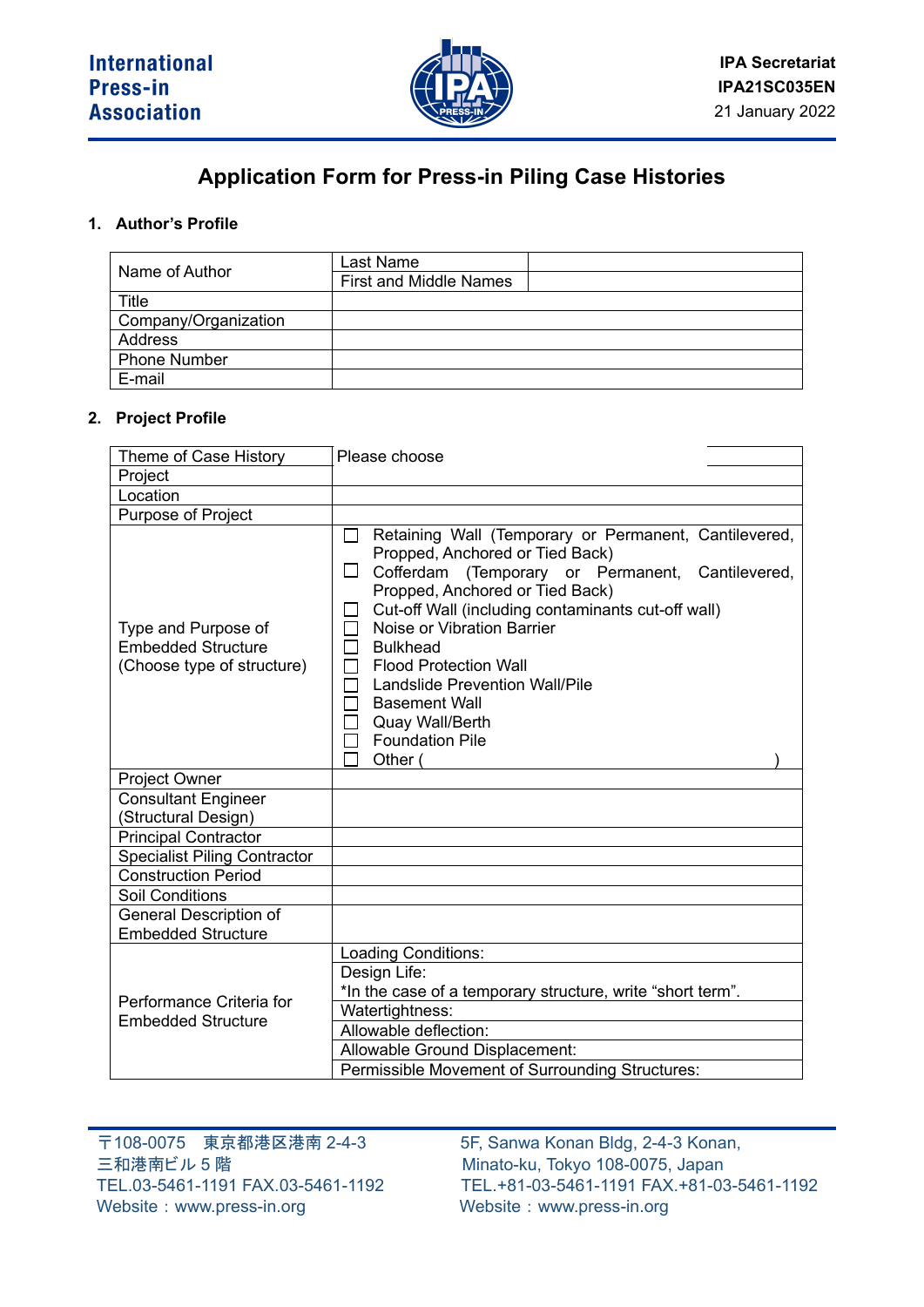

| Noteworthy Specification of         |  |
|-------------------------------------|--|
| <b>Embedded Structure</b>           |  |
| Reason/s for Selecting Case         |  |
| <b>Study Theme</b>                  |  |
| Concerns and                        |  |
| <b>Considerations at Structural</b> |  |
| Design Stage                        |  |
| Points of Attention during          |  |
| Construction                        |  |
| Evaluation of Project after         |  |
| Construction                        |  |

# **Invitational project case history themes and topics**

## **1. Geotechnical**

- 1) Geologic mapping by utilizing the Press-in Piling Total System (PPTS)
- 2) Observational construction method utilizing PPTS: pile depth with refusal criteria
- 3) Design and construction of steel tubular piles installed into bedrock: analysis of bearing capacity of rock based on unconfined compressive strength of rock and load testing results Note: It is preferable if the following information is included in the case history.
	- a) Outputs from geotechnical investigation Depths and frequency of borings and types of in-situ testing, geophysical exploration and laboratory testing
	- b) Evaluation of geotechnical investigation data Evaluation method on bedrock strength based on UCS of rock sample cores, rock types, characteristics of bedrock fissures and weathering
	- c) Details of load distribution mechanisms at pile toes
- 4) Shaft capacity of steel tubular piles/sheet piles relative to rock type and UCS Similar to 3) above: Analysis of shaft capacity of rock, based on unconfined compressive strength of rock and load testing results

### **2. Structural**

- 1) Design and construction of a circular cofferdam using steel sheet piles or steel tubular piles circular wall with *inner* waling beams, no struts for rapid bulk excavation
- 2) Design and construction of a circular retaining wall using steel sheet piles or steel tubular piles circular wall with *outer* waling beams
- 3) Design and construction of double sheet pile wall (twin sheet pile walls) *installed close to each other*
- 4) Energy pile
	- It is preferable if descriptions of the following aspects are included.
	- Performance and power output
	- Installation details of geothermal heat exchanger systems on piles
	- Heat collecting efficiency related to groundwater status

〒108-0075 東京都港区港南 2-4-3 5F, Sanwa Konan Bldg, 2-4-3 Konan, 三和港南ビル 5 階 Minato-ku, Tokyo 108-0075, Japan Website: [www.press-in.org](http://www.press-in.org/) Website: [www.press-in.org](http://www.press-in.org/)

TEL.03-5461-1191 FAX.03-5461-1192 TEL.+81-03-5461-1191 FAX.+81-03-5461-1192